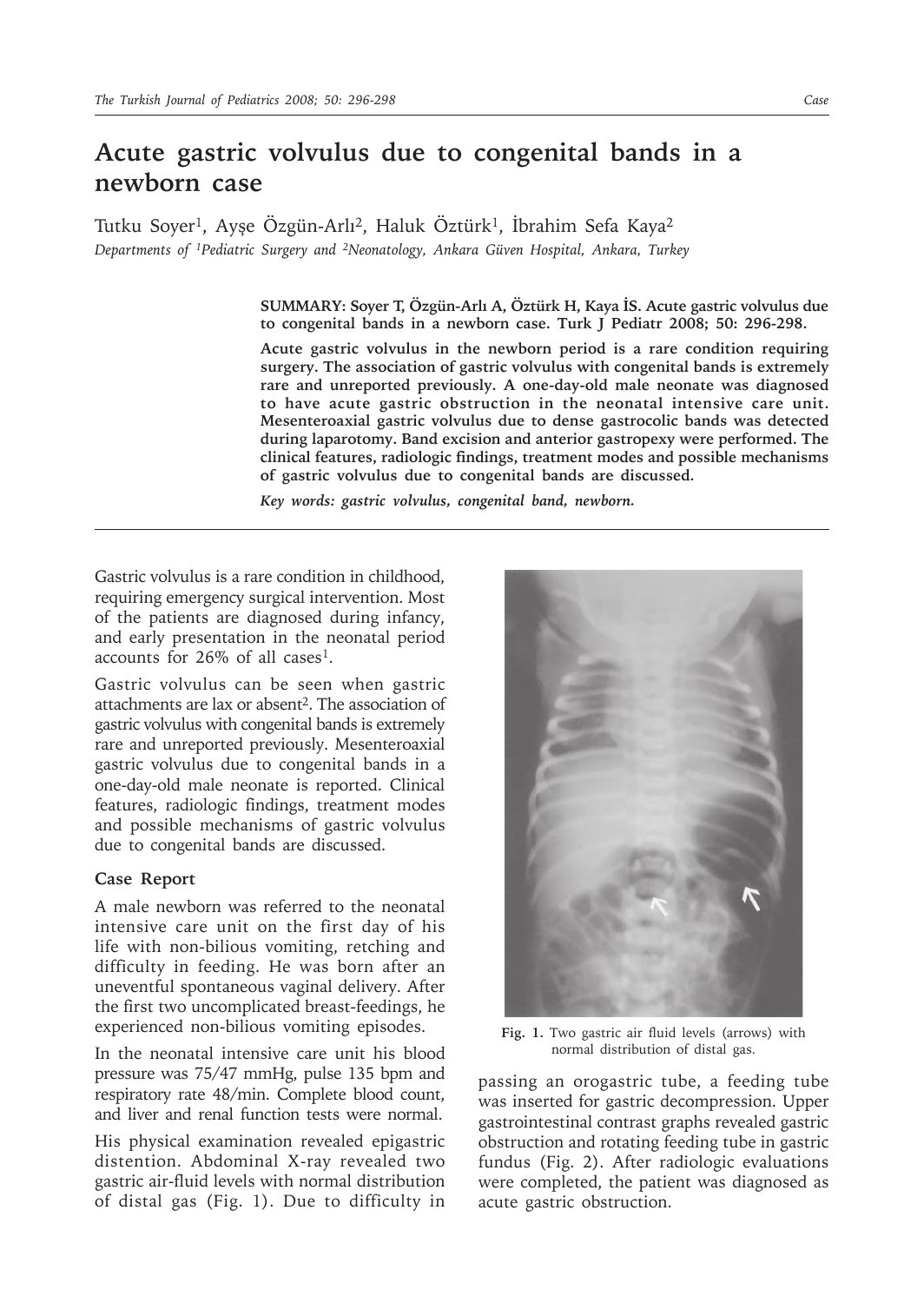

**Fig. 2.** Upper gastrointestinal contrast X-ray revealed gastric obstruction and rotating feeding tube in gastric fundus.

In exploratory laparotomy, gastric fundus was found distended and obstructed by dense congenital gastrocolic bands. Gastroesophageal junction and fundus were rotated anteriorly presenting a mesenteroaxial volvulus. Gastric volvulus occurred on the axis of congenital bands between the transverse colon and lesser curvature. Congenital dense bands were excised and gastric fundus was rotated. A nasogastric tube was easily passed from the pylorus. Gastric or pyloric web was excluded by intraoperative contrast X-ray. There was no malrotation, associating Ladd bands or absence or failure of attachment or elongation of gastric fixation. Anterior gastropexy was performed.

After laparotomy, he was fed via nasogastric tube. Oral feeding was started on the second postoperative day and he was discharged from the hospital after an uneventful one-week period.

## **Discussion**

Gastric volvulus is a rare surgical emergency in infancy and childhood <sup>3</sup>. Borchardt<sup>4</sup> described the classical triad of gastric volvulus as acute or localized epigastric distention, associating pain, inability to pass a nasogastric tube and nonproductive attempts at vomiting<sup>1</sup>. Fifty-two percent of patients were younger than one year of age and 26% were newborn<sup>1</sup>.

The stomach is held in place by gastrophrenic ligaments, esophageal hiatus, retroperitoneal fixation of duodenum, short gastric vessels and gastrocolic ligament; volvulus occurs only when these attachments are lax or absent<sup>2</sup>. It has been reported that gastric distention may

also predispose to gastric volvulus<sup>3,5</sup>. Gastric volvulus with congenital bands is extremely rare and unreported previously. In the present case, gastrocolic bands led to a partial obstruction and constituted an axis between the greater and lesser curvature. We hypothesize that the possible mechanism for gastric volvulus in the current case is rotation of the distended fundus on the axis of congenital bands after feeding attempts. The partial obstruction due to congenital band might have expedited the clinical presentation and caused mesenteroaxial volvulus.

Mesenteroaxial volvulus is less common in children1. Although usual presentation of mesenteroaxial volvulus reveals rotation of pylorus or cardia anteriorly, the opposite may occur<sup>1</sup>. When congenital bands cause gastric volvulus, gastroesophageal junction may displace anteriorly. The formal presentation of mesenteroaxial volvulus may not be evident in such cases if congenital bands are the only cause. In our case, we detected a mesenteroaxial gastric volvulus due to congenital bands, in which the gastroesophageal junction rotated anteriorly.

Classical presentation of gastric volvulus is nonbilious vomiting, retching and sudden epigastric pain2. Abdominal or epigastric distention may be noted in physical examination. Attempts for passing nasogastric tube may be difficult or impossible. Shock or peritonitis is indicative of gastric necrosis or gastric perforation.

Abdominal radiographs demonstrating massive gastric distention are diagnostic. An air-fluid level in epigastrium or left upper quadrant can be seen. The rest of the abdomen may be gasless. In the present case, abdominal radiograph revealed two air-fluid levels that were created by congenital bands. Since bands led to partial obstruction, distal gas was also noted. Barium contrast roentgenograms can vary depending on the degree of obstruction. Even though our case did not demonstrate typical volvulus findings on contrast roentgenograms, gastric obstruction was evident because of difficulties in passing nasogastric tube and nasogastric tube rotation in gastric fundus.

Although gastric volvulus is a rare condition, it requires prompt diagnosis and treatment<sup>6</sup>. A nasogastric decompression and fluid resuscitation should be initiated. Operative treatment involves reduction of volvulus, gastric fixation and repair of necrosis or perforation, if present 1,6. Anterior